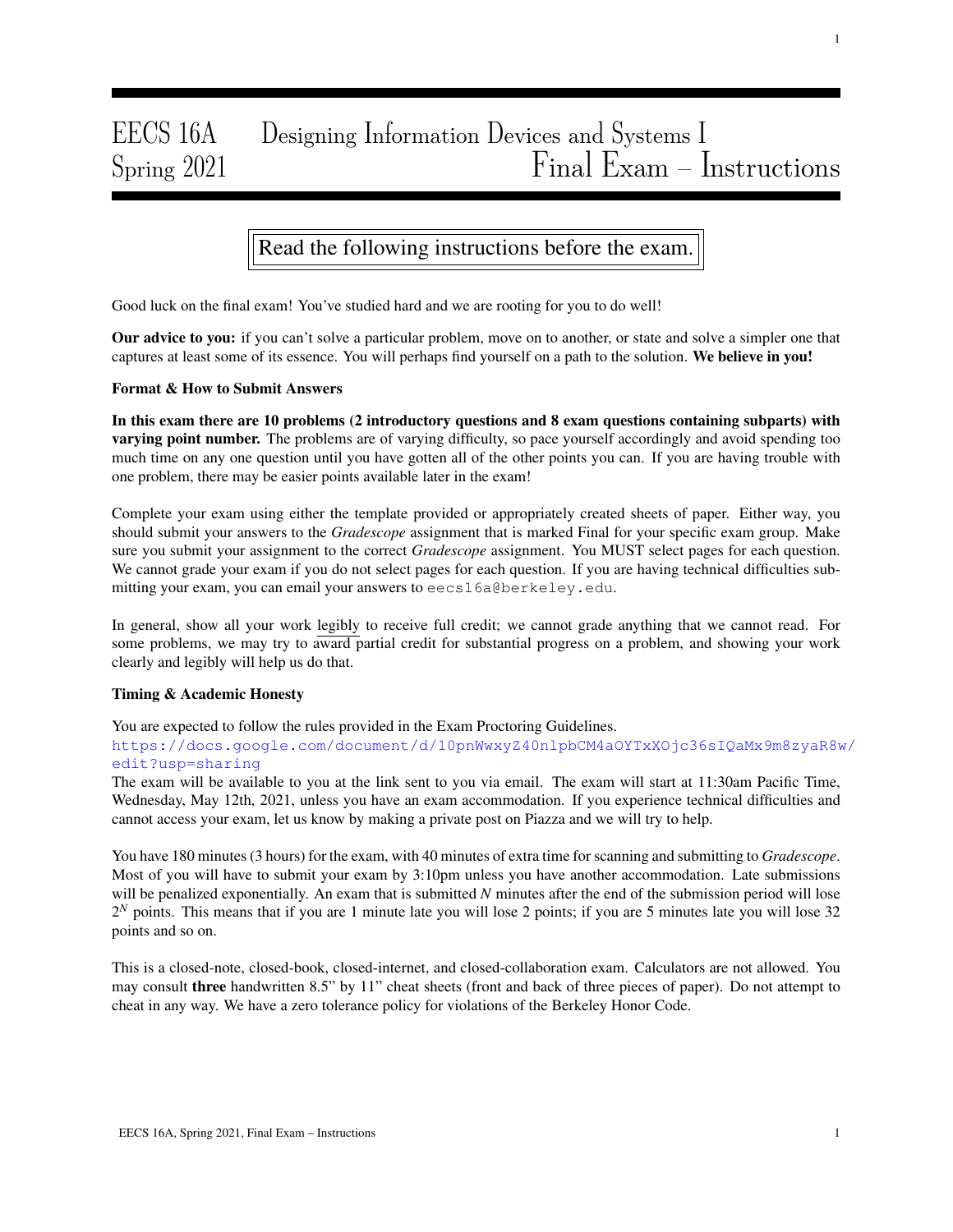# EECS 16A Designing Information Devices and Systems I  $Spring 2021$   $Final$  Exam

### 1. HONOR CODE

If you have not already done so, please copy the following statements into the box provided for the honor code on your answer sheet, and sign your name.

*I will respect my classmates and the integrity of this exam by following this honor code. I affirm:*

- *I have read the instructions for this exam. I understand them and will follow them.*
- *All of the work submitted here is my original work.*
- *I did not reference any sources other than my allocated reference cheat sheet(s).*
- *I did not collaborate with any other human being on this exam.*
- 2. (a) (2 Points) Name someone who makes you feel happy. *All answers will be awarded full credit*.
	- (b) (2 Points) What are you looking forward to over the summer? *All answers will be awarded full credit*.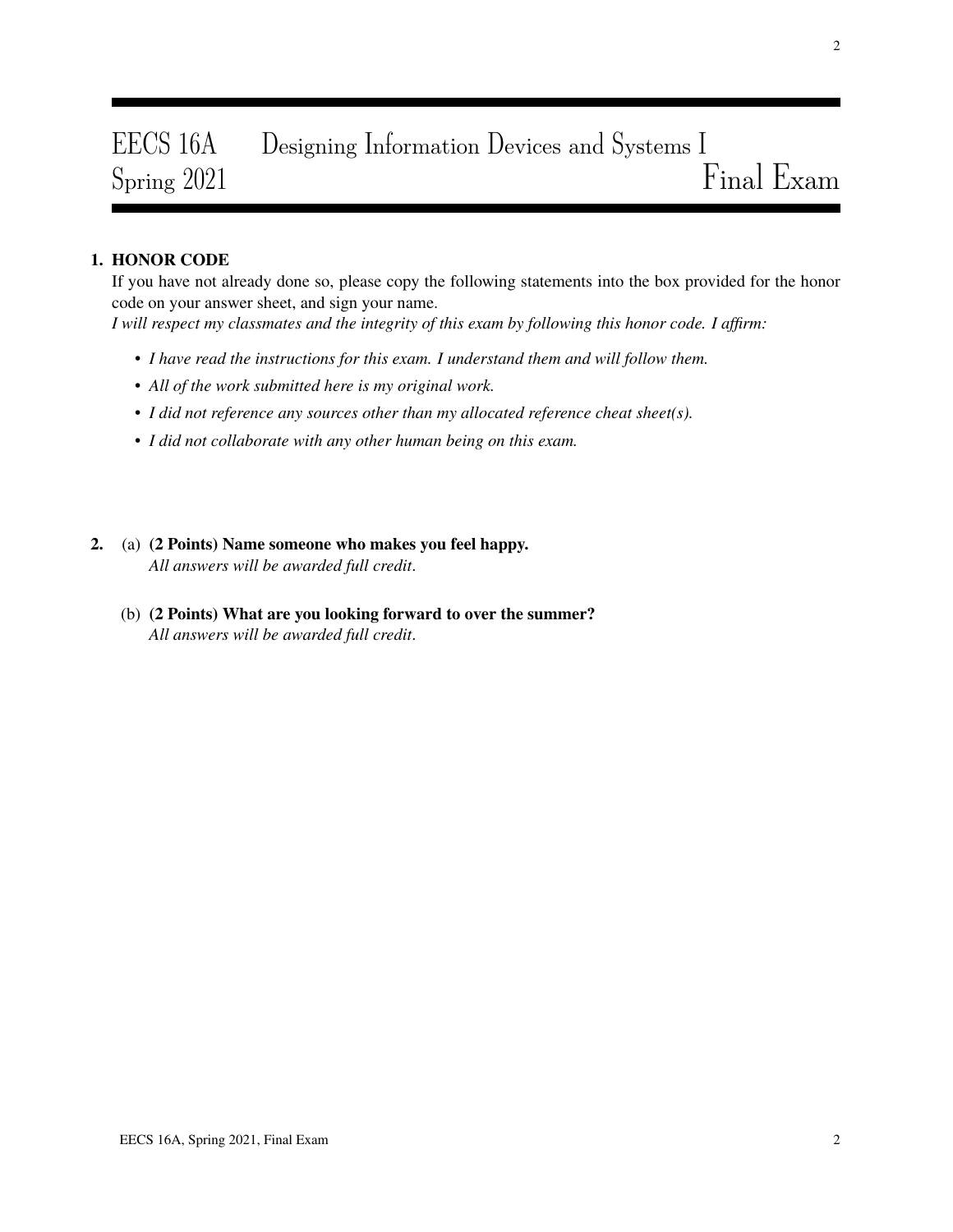#### 3. (22 points) Linear Algebra

(a) (4 points) Use Gaussian Elimination to determine if the following system of equations has either no solution, one solution, or infinite solutions. If there is a single solution please write it explicitly, and if there are infinite solutions please specify the full set of solutions.

$$
x+y+z = 3
$$
  
\n
$$
4x+3y+2z = 5
$$
  
\n
$$
7x+3y+4z = 8
$$

(b) (4 points) **Find the null space**  $N(A)$  of the following matrix.

$$
\mathbf{A} = \begin{bmatrix} -6 & 8 & 1 \\ 3 & -1 & 1 \end{bmatrix}
$$

- (c) (6 points) Ashwin has lost his op-amp! Let its location in 2D be denoted by the vector  $\vec{x} \in \mathbb{R}^2$ . Set up a set of *linear* equations in the form  $A\vec{x} = \vec{b}$  and solve for  $\vec{x}$  based on the provided information:
	- i. It is 2 units away from  $(1,3)$ .
	- ii. It is  $\sqrt{10}$  units away from  $(2, 4)$ .
	- iii. It is 3 units away from  $(-2,1)$ .
- (d) (4 points) For this part you will need to sketch vectors on a 2D plane. Make sure your plot clearly labels the *x* and *y* axes.
	- i. **Plot the vector**  $\vec{v} =$  $\lceil -3 \rceil$ 2 1 . Label the vector and clearly indicate the vector components on the plot.
	- ii. On the same graph **plot the null space of the matrix A** =  $\begin{bmatrix} -3 & 2 \end{bmatrix}$ .

(e) (4 points) Let 
$$
\vec{x} = \begin{bmatrix} 1 \\ 2 \end{bmatrix}
$$
 and  $\vec{y} = \begin{bmatrix} 3 \\ 4 \end{bmatrix}$ . Compute the following inner product:  

$$
\left\langle 2\vec{x} + \vec{y}, \frac{1}{2}\vec{y} \right\rangle
$$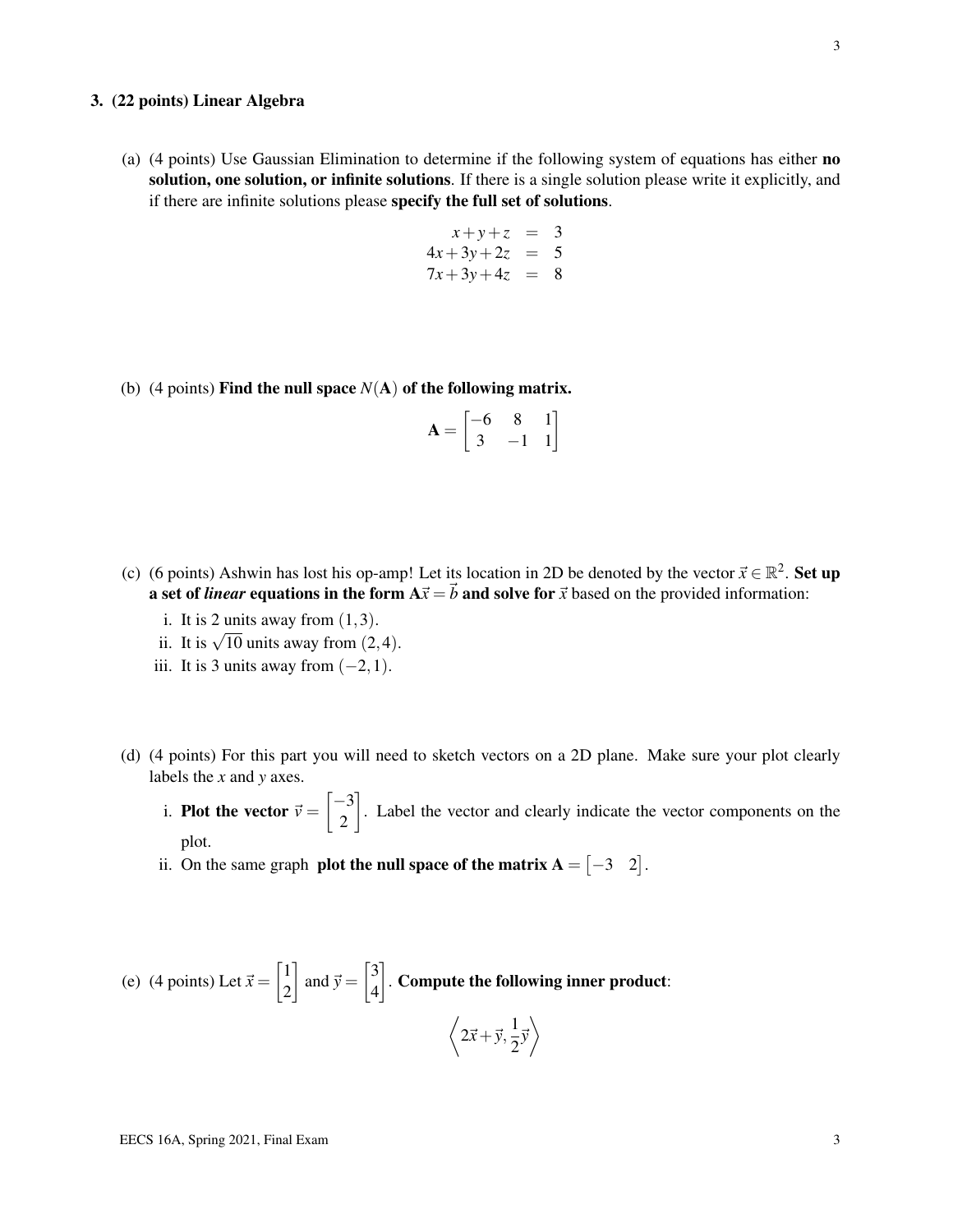#### 4. (16 points) Transitioning Back to Campus

UC Berkeley administrators are drafting up the social distancing guidelines for reintroducing engineering students back onto campus. They know these students typically spend a lot of time in Soda Hall, Cory Hall, and Moffitt Library and they need to determine how many students can be re-introduced without violating any Covid-related building occupant capacities. They have an initial transition-state model acquired from prior years, but need your help.

(a) (6 points) Prior on-campus student traffic data lead administrators to assemble the following transition diagram describing how students move between these buildings (where each arrow represents the proportion of students moving).



The current number of students in each building at time-step *t* is given by the state vector  $\vec{x}[t]$  defined as:

$$
\vec{x}[t] = \begin{bmatrix} x_C[t] \\ x_S[t] \\ x_M[t] \end{bmatrix} = \begin{bmatrix} \text{number of students in Cory at time } t \\ \text{number of students in Soda at time } t \\ \text{number of students in Moffitt at time } t \end{bmatrix}
$$

- i. Explicitly write out the transition matrix T from the provided diagram such that  $T \vec{x}[t] =$  $\vec{x}[t+1]$ .
- ii. Does this model account for all students leaving or staying at each of these three buildings? In other words, is the system conservative? Justify your answer.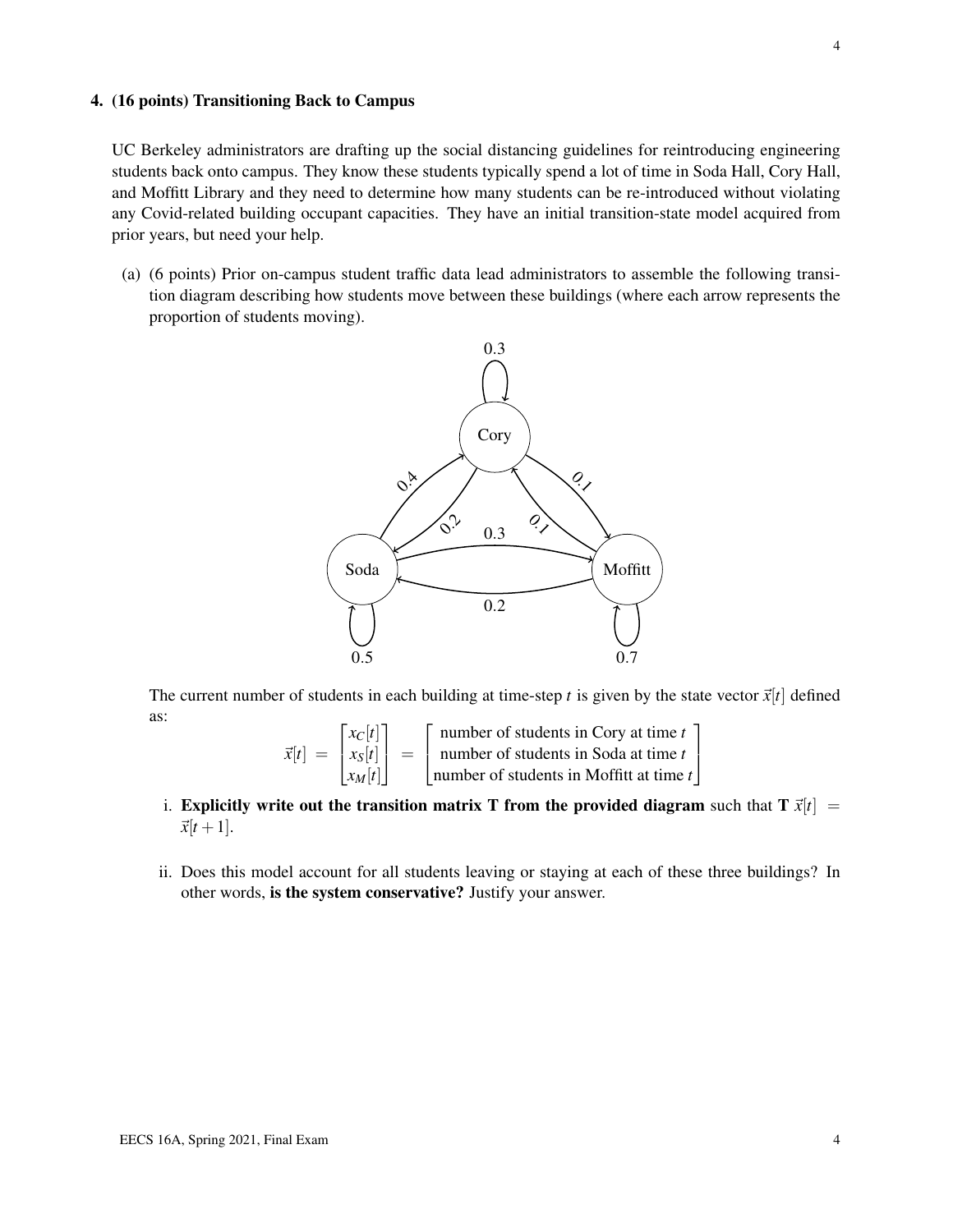(b) (10 points) Berkeley administrators have just modified the original transition matrix model based on certain courses/labs remaining in remote operation, hence the new transition matrix

$$
\mathbf{M} = \begin{bmatrix} 0.6 & 0.0 & 0.0 \\ 0.2 & 0.4 & 0.6 \\ 0.2 & 0.6 & 0.4 \end{bmatrix}.
$$

State guidelines impose limits on the typical number of students occupying each building. To predict if the number of students in each building will meet guidelines, you decide to examine the steady-state behavior of the transition system.

- i. You are given that:  $\lambda_1 = 1$ ,  $\lambda_2 = -0.2$ , and  $\lambda_3 = 0.6$ . **Identify a steady state vector**  $\vec{x}_{steady}$  such that  $M\vec{x}_{steady} = \vec{x}_{steady}$ .
- ii. State guidelines impose the following limits on the number of students occupying Cory, Soda, and Moffitt:

$$
\vec{x}_{limit} = \begin{bmatrix} 100 \\ 60 \\ 80 \end{bmatrix}.
$$

It is also anticipated that the following number of students will be in each building at the start of the day  $\vec{x}_0 = [20, 50, 70]^T$ . Argue whether or not the state guidelines  $\vec{x}_{limit}$  will be satisfied in the steady state (after an infinite number of time-steps occur).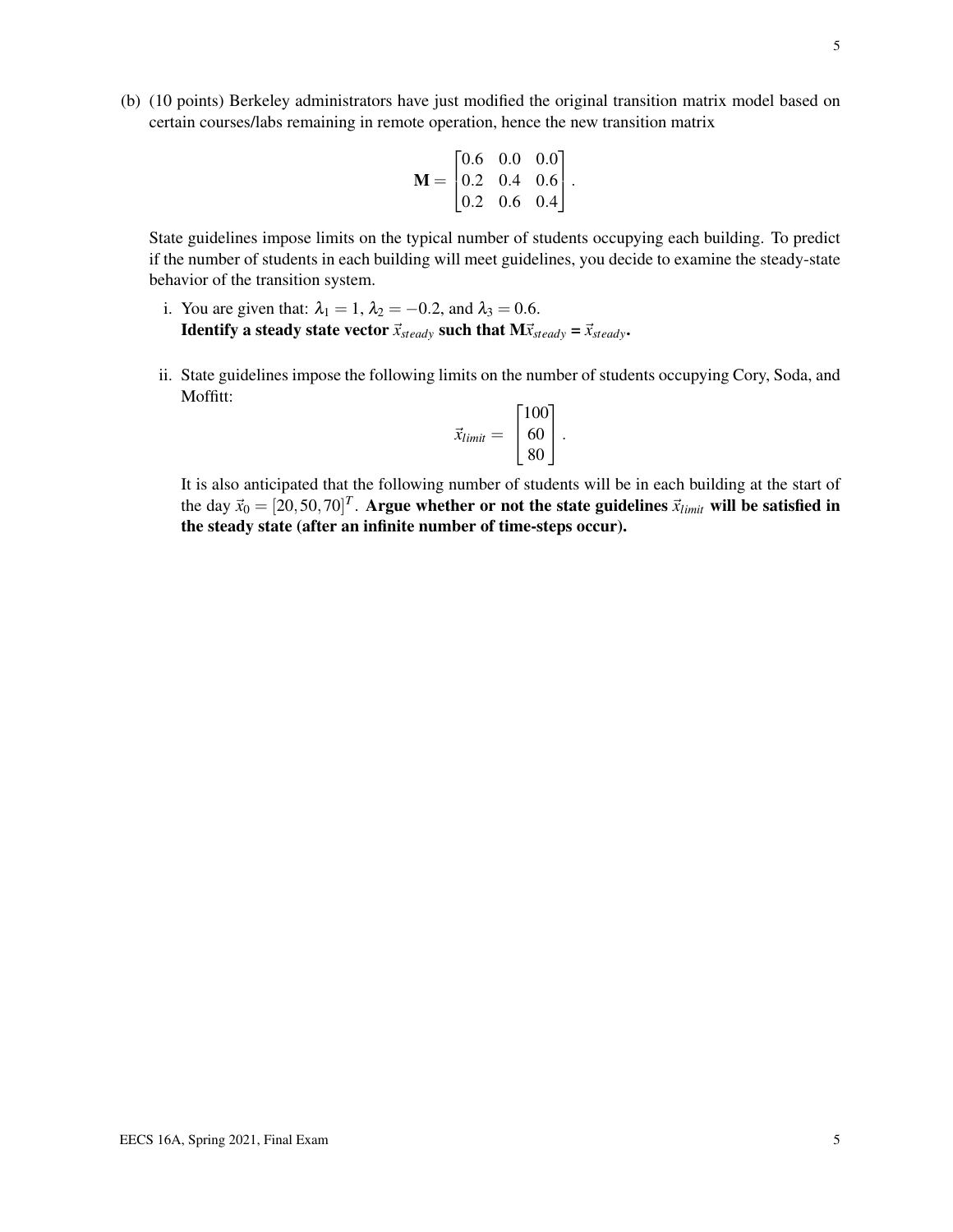#### 5. (16 points) Negative Resistance Circuit

While waiting for lab checkoff you decide to fiddle with some op-amp topologies, and stumble upon the circuit below (Figure 1) that behaves like a negative-valued resistor! In this question you will be guided through a method for finding the equivalent resistance of the circuit. Afterwards we will investigate one potential application of this circuit.



Figure 1: Op-amp circuit that behaves like a negative-valued resistor.

 $I_{test}$  is defined as the current from the voltage source  $V_{in}$  towards the  $u_+$  input op-amp node.

- (a) (6 points)
	- i. Find an equation for  $V_{\text{out}}$  in terms of  $V_{\text{in}}$ ,  $I_{\text{test}}$ , and  $R_3$ .
	- ii. Find an equation for  $V_{\text{out}}$  in terms of  $V_{\text{in}}$ ,  $R_1$ , and  $R_2$ .
	- iii. The equivalent resistance looking into the circuit will be the voltage at the node divided by the current going into the node:  $R_{eq} = \frac{V_{in}}{I_{per}}$  $\frac{V_{\text{in}}}{I_{\text{test}}}$ . **What is the equivalent resistance of this circuit?** You should use the results from parts (i) and (ii), and your answer should not contain *V*out.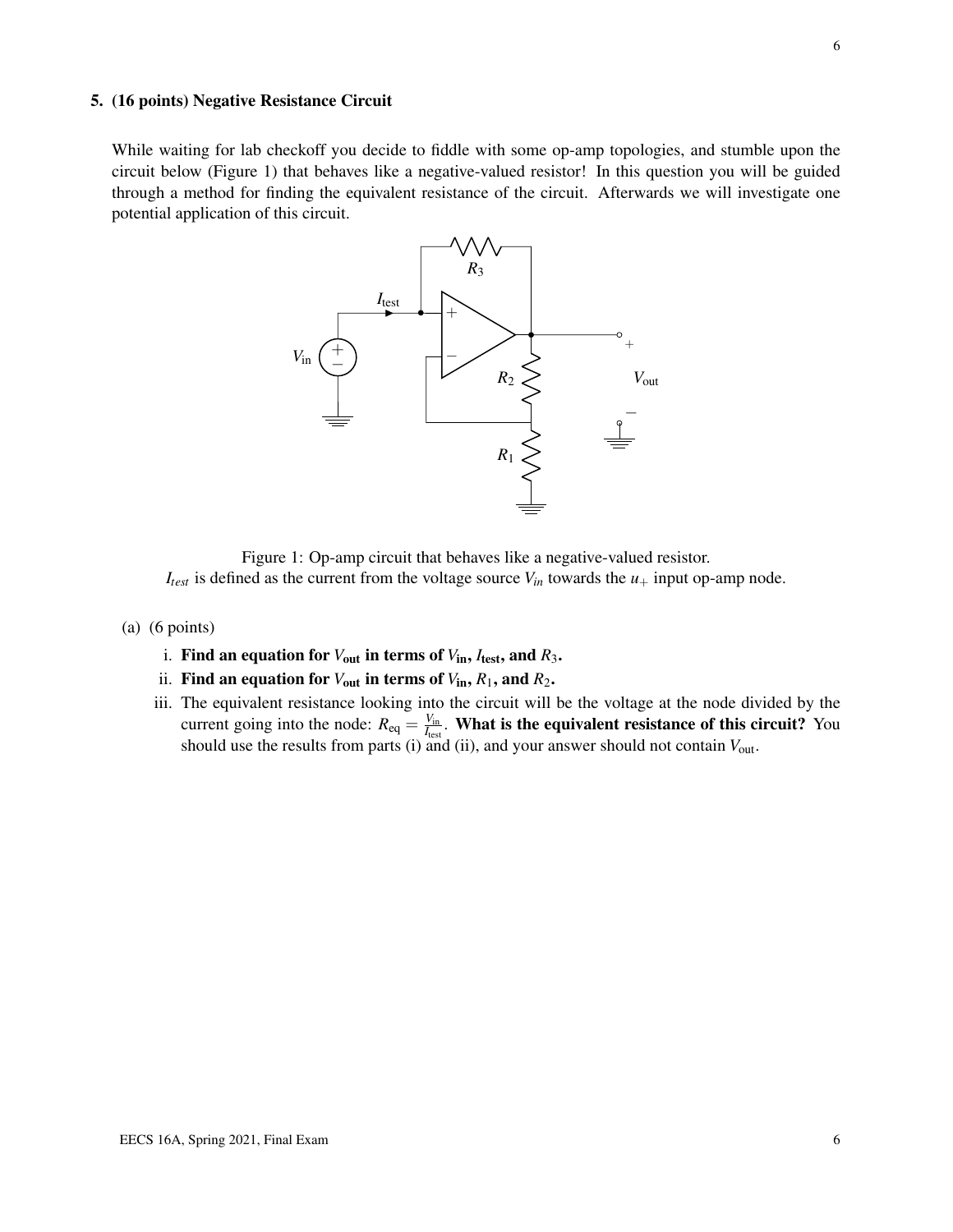(b) (4 points) In lab you are using a current source to test a load resistance, but you find that the load current  $I_L$  depends on the load resistance  $R_L$ . You infer that the current source has an internal source resistance  $R_0$  and come up with the following model (Figure 2) for your circuit.



Figure 2: Model diagram for a current source with internal resistance  $R_0$ .

#### What is  $I_L$  in terms of given variables?

Your solution should be in terms of  $R_0$ ,  $R_L$ , and  $I_S$ .

(c) (6 points) You decide to use the op-amp circuit from part (a) in order to make the load current in part (b) independent of  $R_L$ . The circuit from part (a) can be modeled as a resistor with resistance  $R_a < 0$  (a negative value). This new circuit element  $R_a$  will be wired in parallel with the current source as shown in Figure 3.



Figure 3: Diagram for the application of the *negative resistance* circuit to a current source.

Choose a value for  $R_a$  such that the current through the load resistors  $I_L$  is equal to the current **through the source current**  $I_S$ . Show that  $I_L = I_S$  with your chosen  $R_a$  (i.e. do not just guess a value).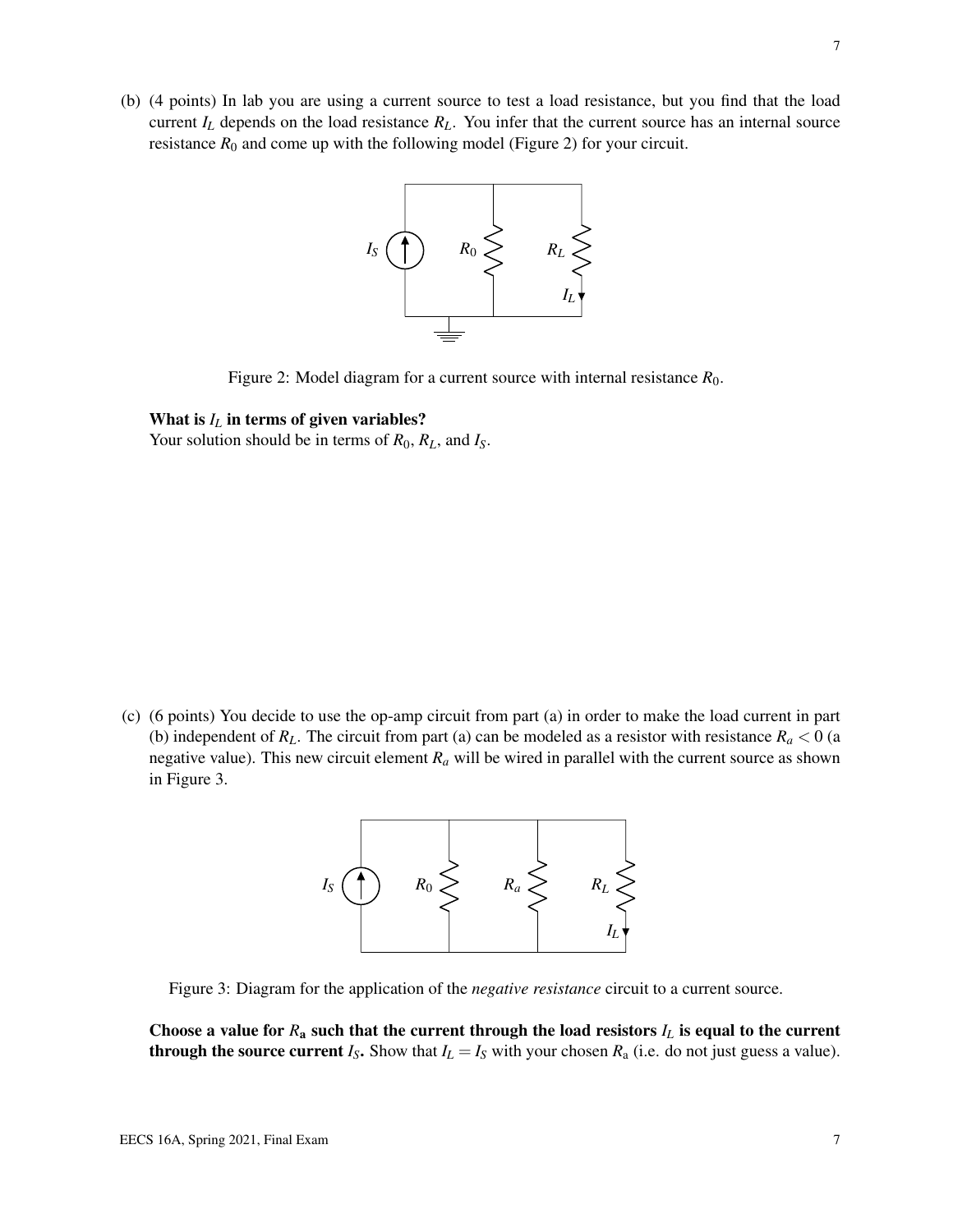### 6. (18 points) Designing a light meter

Our plants keep dying from not getting enough sun! To prevent this we want to design a circuit to measure the light the plant gets. We will start with a photodetector, which we can model as a current source *I<sup>s</sup>* . When the plants are getting sufficient sun exposure, the current source outputs 5 nA =  $5 \times 10^{-9}$ A. Conversely, when they are *not* getting enough sun exposure the current source outputs 0 nA.

(a) (6 points) We wire up the current source  $I_s$  into the capacitor circuit shown in Figure 4 below.



Figure 4: Light meter circuit, where the current source  $I_s(t)$  models the photodetector.

Find an expression for  $v_{out}(t)$  in terms of  $I_s(t)$ , C, and t when under *constant* light exposure  $(I_s(t) = 5 \text{ nA})$ . Then identify the capacitor value *C* such that, after 1 hour under exposure, the capacitor voltage is  $V_{out} = 5V$ . Assume the initial voltage on the capacitor is 0V.

(b) (6 points) We would like to use the previous circuit to power a separate LED device that indicates the state of sun exposure on our plant. The device indicates sufficient sun exposure when +5V is applied across it, and conversely indicates the plant is critically underexposed when -5V is applied across it. Design a circuit *using a comparator* that outputs +5V once the plant has received at least 1 hour of full exposure, and otherwise outputs -5V. You have a voltage source  $V_a(t)$  which corresponds to  $V_{out}(t)$  from part (a).

Regardless of your answer in part (a) assume  $V_a(t)$  functions exactly as previously described; so  $V_a(t) = 5V$  after an hour of full exposure. You may use as many voltage sources as you would like. Label the comparator rails and any voltage sources you include (with explicit voltage values).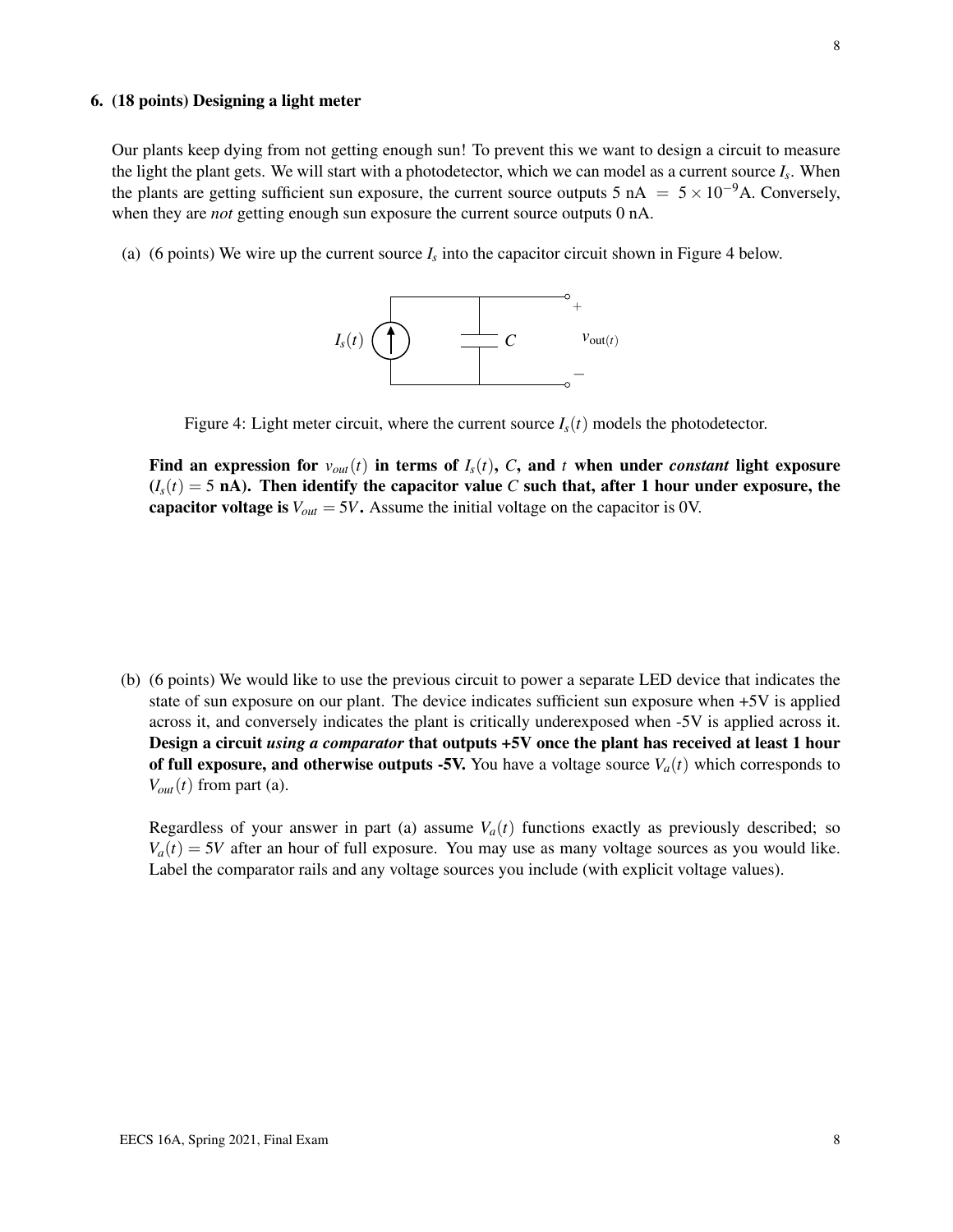(c) (6 points) We want to use the comparator output from the previous circuit to talk to a microcontroller. However, your microcontroller can only read 0V to 5V, instead of the -5V to 5V output voltage from the comparator in part (b). Furthermore, you do not have access to any other comparator. Design a circuit, without using a comparator, that scales and shifts an input voltage in the range −5*V* ≤*Vin* ≤ +5*V* to produce an output voltage  $0V \leq V_{out} \leq +5V$ . Use the voltage source  $V_{in} = V_b(t)$  to model the output of part (b). You are limited to only use circuit elements provided with your lab, which entails 4 resistors, two op-amps, and one constant voltage source. For any resistors or voltage sources that you use in your design, you may pick any component value, but please clearly label and specify its value.

*Hint: There are multiple possible solutions to this sub-part.*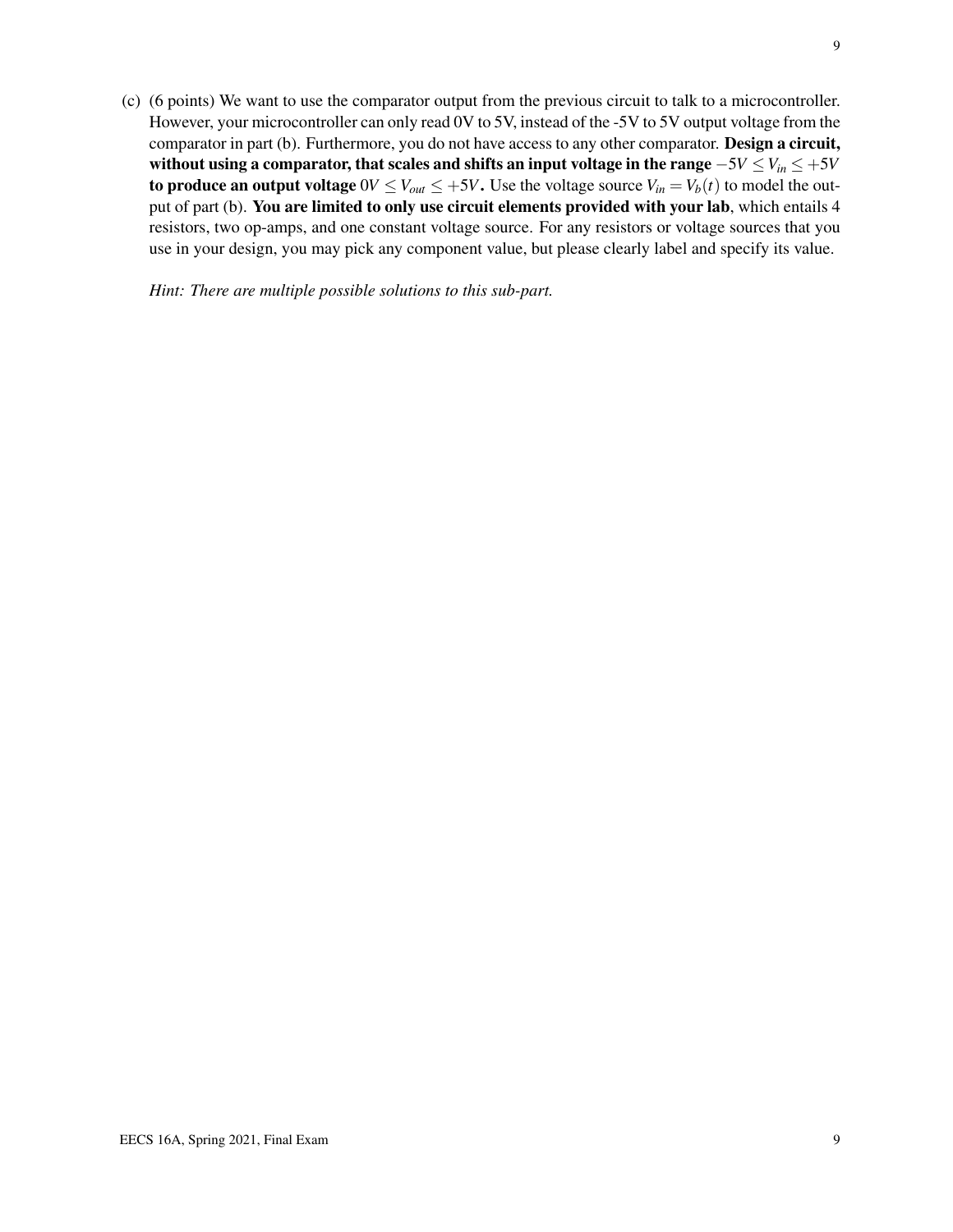#### 7. (16 points) Charge sharing check-in

(a) (8 points) Let us analyze the capacitor circuit shown below. Let us set all of the capacitors to have the same capacitance  $C_1 = C_2 = C_3 = C$ . Assume that all capacitors start without any initial charge, i.e. they are completely discharged before phase *A*.



The switches for phase *A* close first and the capacitors charge up completely. Those switches are then disconnected and the switches for phase *B* are closed. What is the voltage at node *uout* in phase *B* in terms of *C* and *Vin*? Draw out the two phases of the circuit for partial credit.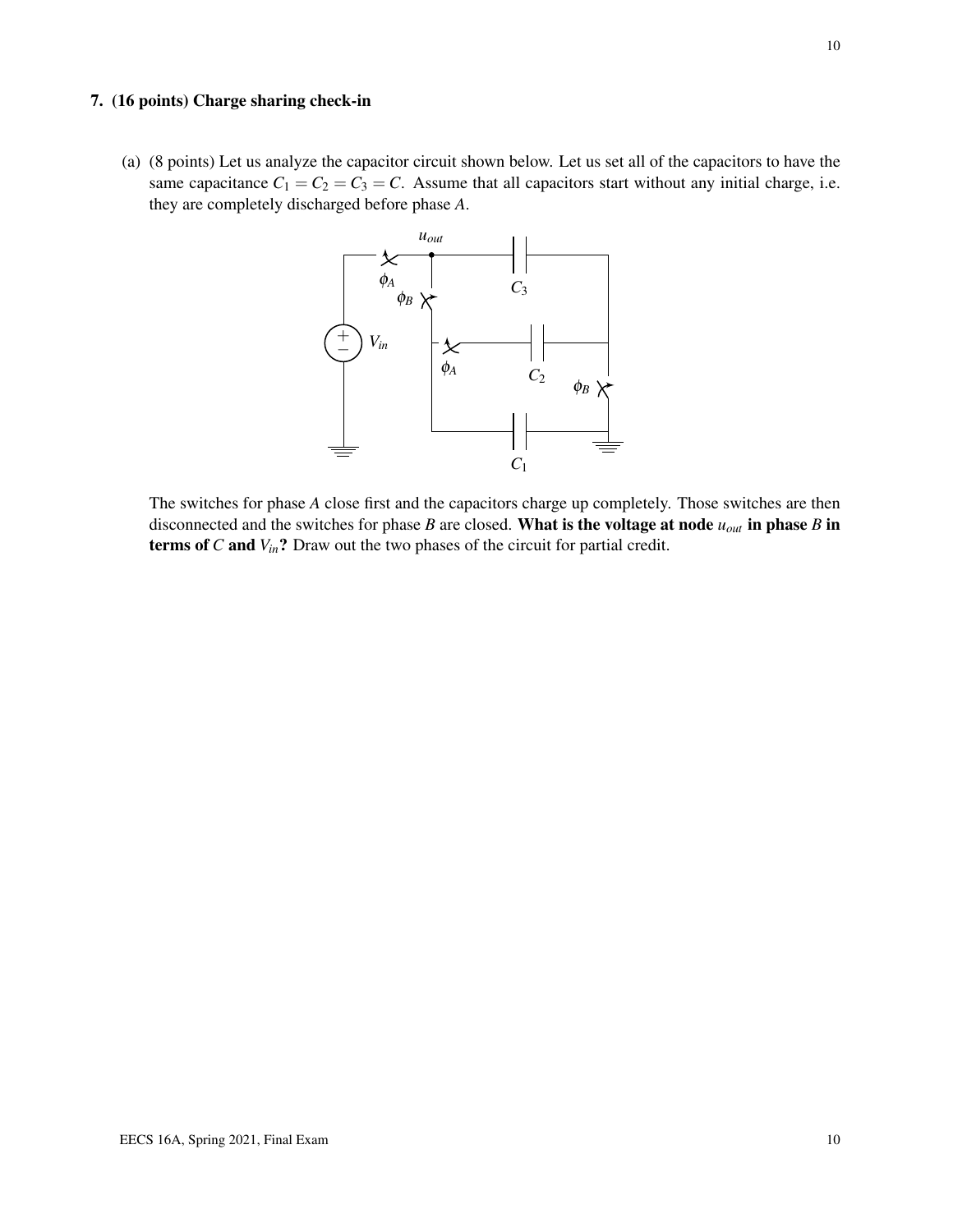(b) (8 points) In this part we will analyze a slightly different circuit, shown below. Let us again set all of the capacitors to have the same capacitance  $C_1 = C_2 = C_3 = C$ . Assume that all capacitors start without any initial charge, i.e. they are completely discharged before phase *A*. The switches for phase *A* close first and the capacitors charge up completely. Those switches are then disconnected and the switches for phase *B* are closed.



What is the voltage at  $u_{out}$  in phase *B* in terms of *C* and  $V_{in}$ ? Draw out the two phases of the circuit for partial credit.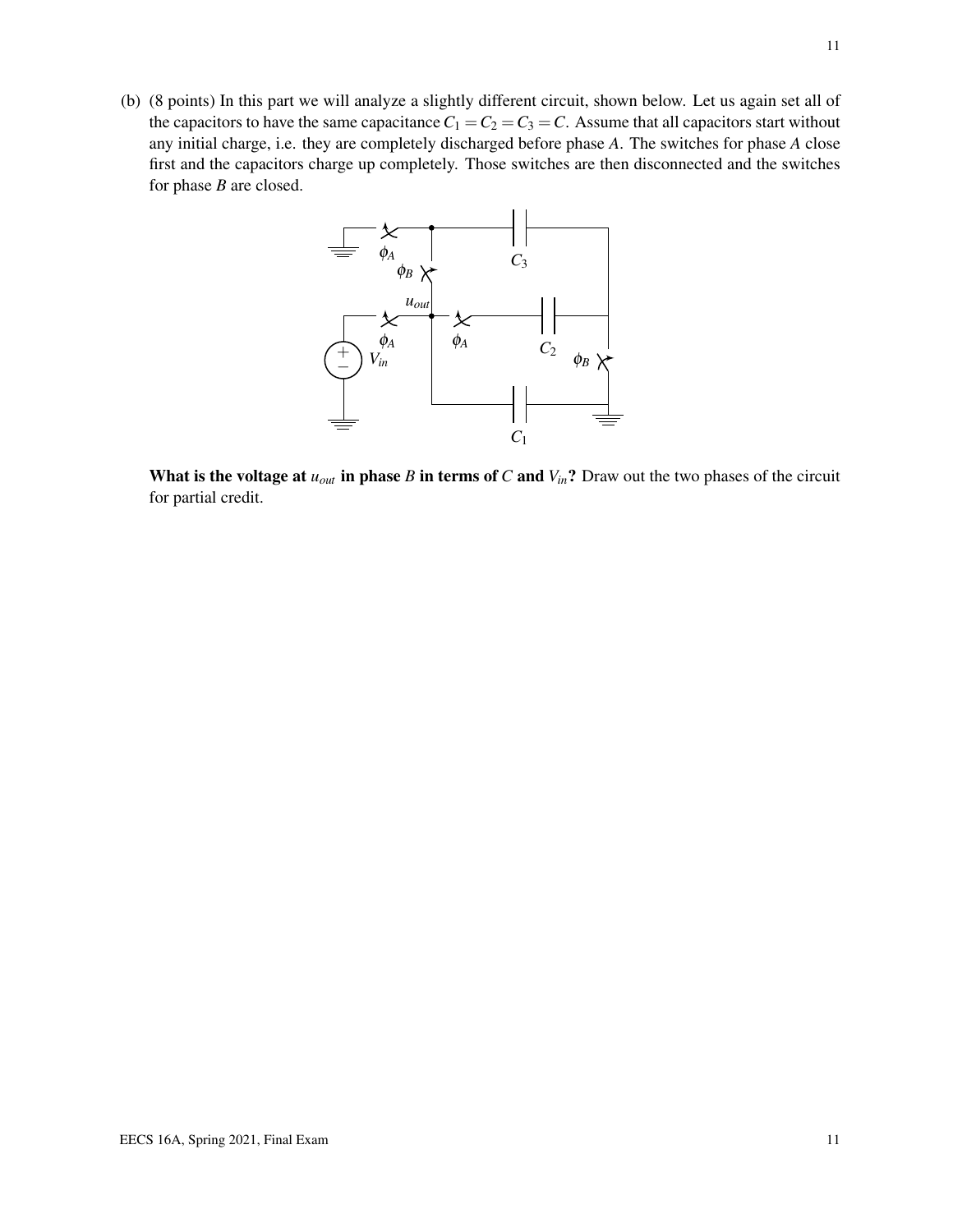#### 8. (16 points) Transatlantic Telegraph Cable

The year is 1956, and secret agents Alice & Bob have been deployed to New York and London respectively. Alice regularly needs to send Bob sensitive information, and they just caught word of a recently established transatlantic telegraph cable TAT-1 between the continents, which has a much faster communication speed than mailing letters.

(a) (4 points) Alice and Bob use conventional mail to agree on a specific binary code for conveying their secret messages. Alice found a 6-element code in one of her old training manuals, but unfortunately one of the numbers in code is illegible:

$$
\vec{s}[n] = [ +1 , -1 , +1 , +1 , -1 , \gamma ]
$$

(where γ represents the missing entry, which will be either +1 or -1). Luckily her manual also provides a diagram of this code's auto-correlation function, plotted in Figure 5 below.



Figure 5: Alice's secret code (left) has a length of 6 elements but the last entry  $\vec{s}[5] = \gamma$  is unknown. The auto-correlation (right) corr $\vec{s}$ ( $\vec{s}$ )[ $k$ ] of the secret code.

Identify the missing entry  $\gamma$  (either +1 or -1) of the code from Alice's manual. Provide explicit reasoning to justify your answer.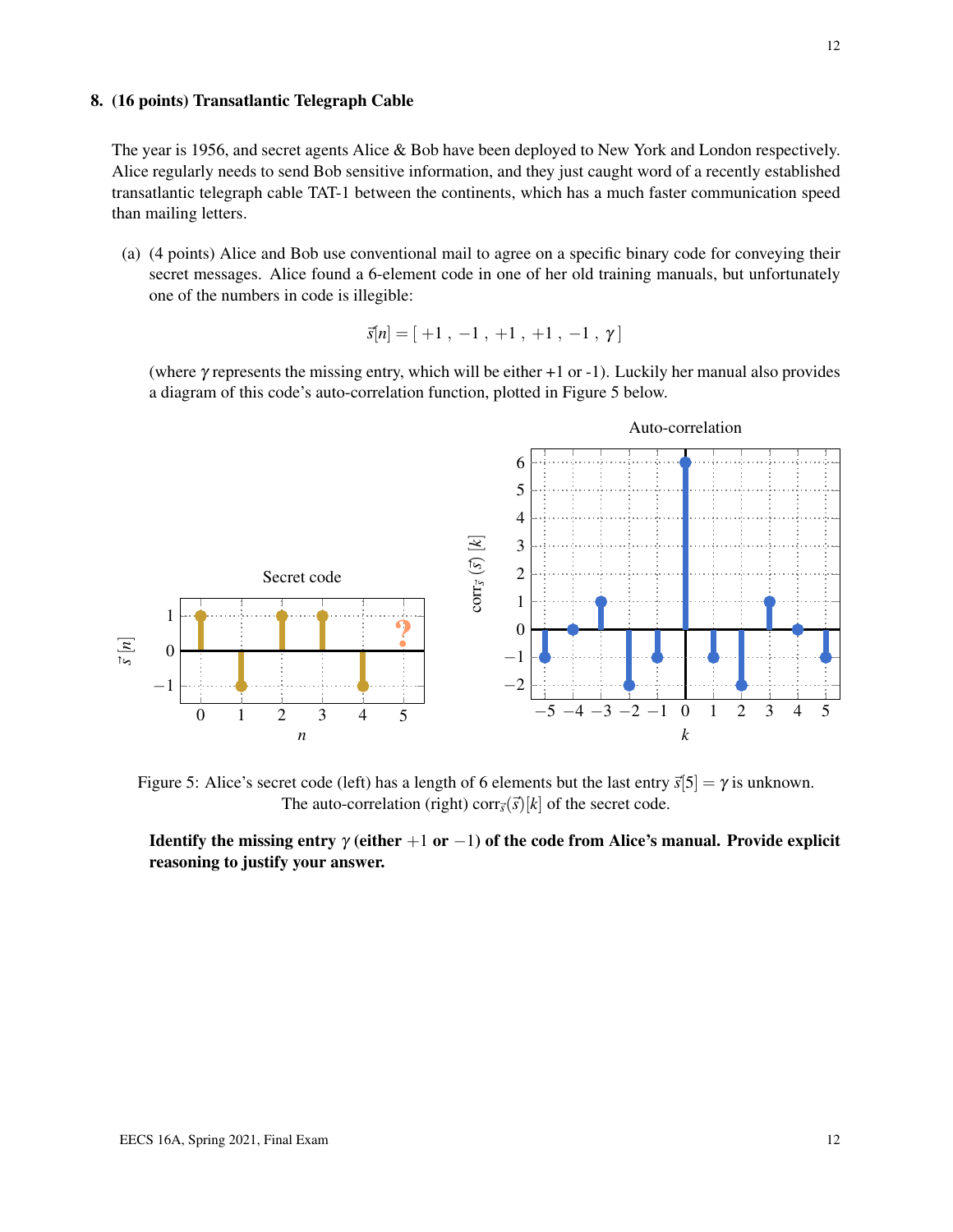(b) (4 points) Unfortunately, enemy counter-intelligence managed to intercept Alice's mail to Bob, so she decides to use a new secret code (shown in Fig. 6):

$$
\vec{s}[n] = [1, -1, 1, -1, -1, -1]
$$



Figure 6: Alice's newest secret code (top).

In order to communicate through the transatlantic cable, Alice and Bob need to determine the transmission delay between them. This will help Bob find the starting time stamp of Alice's messages. Alice starts transmitting the secret code repeatedly. She transmits the first element of each 6-element code at time stamps  $n = [-12, -6, 0, +6, +12]$ . At the receiving side, Bob sees the code but with some delay. Bob's best guesses of the delay are 3*T*, 4*T*, or 5*T*, where *T* denotes the time interval between adjacent time stamps.



Figure 7: Bob's received signal, shifted by some unknown delay (bottom)

Bob receives the signal  $\vec{r}[n]$  shown in the lower Figure 7 above. **Based on Bob's guesses, what is** the actual time delay in terms of *T*? Justify mathematically. You can assume that the delay is an integer number of *T* (i.e. no decimals).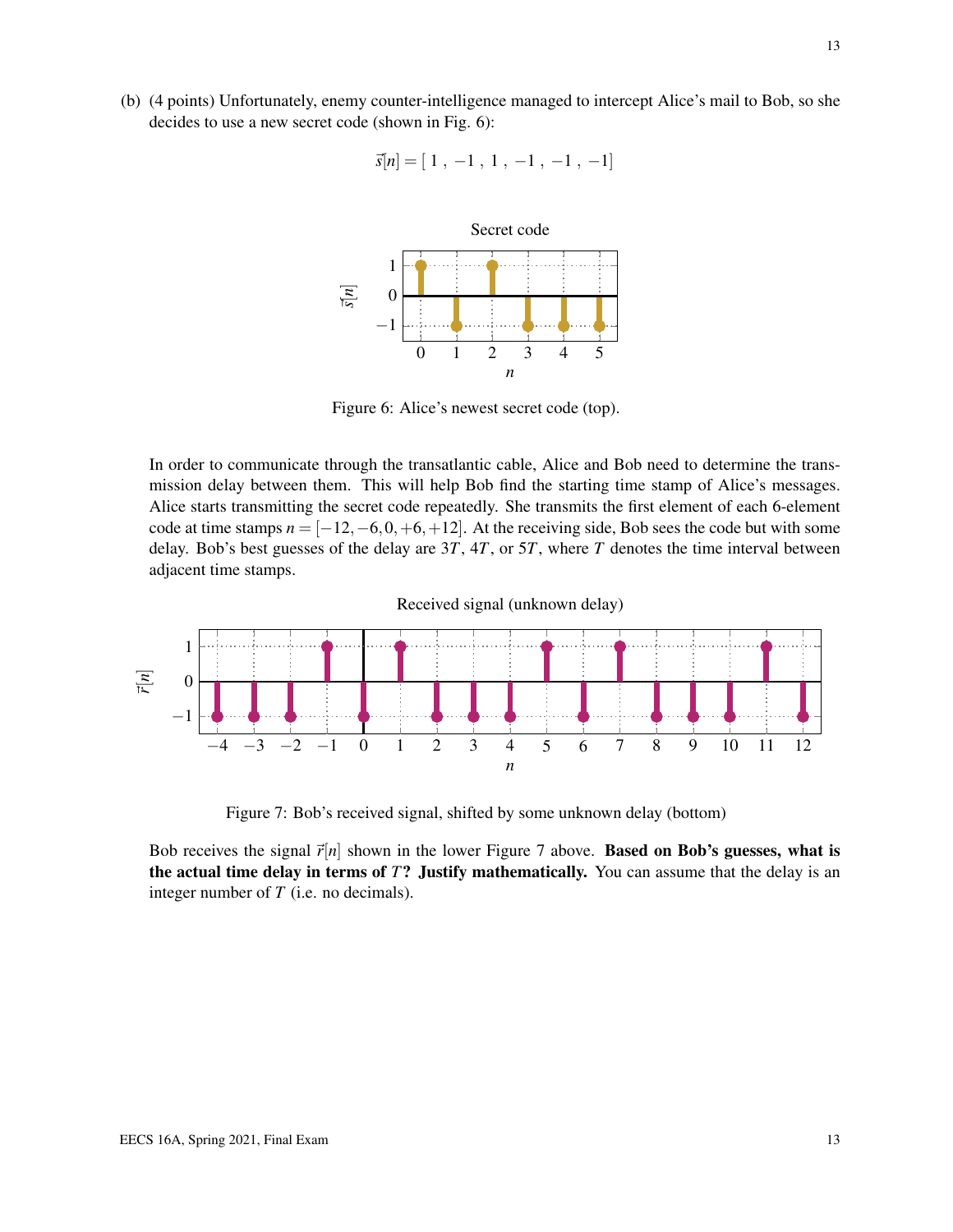(c) (4 points) Now that Alice and Bob have determined the delay, Alice can send messages using the secret code. Alice's messages contain binary symbols (composed  $\pm 1$  values), and she encodes her messages by multiplying each of her message symbols with the 6-element secret code. So if she sends a message with 18 elements, it must contain  $18/6 = 3$  symbols of information. For this part assume there is no time delay between transmission and reception.

Alice sends a 18-element-long signal to Bob. However, some noise corrupts the signal, so the signal Bob receives  $\vec{r}[n]$  contains imperfect samples instead of +1 and -1. He decides to take the cross correlation with the secret code to try to decode the message.



#### Cross correlation with the received signal

Figure 8: Cross correlation of the secret code with Bob's received signal, containing 3 symbols of information.  $k < 0$  and  $k > 17$  are ignored.

The cross correlation with the secret code for shifts  $k = 0$  through  $k = 17$  is:

 $corr_{\vec{r}}(\vec{s})[k] = [5.3, 0.6, 1.8, 0.2, -1.8, -0.2, -5.4, -0.6, -1.8, -0.2, 1.8, 0.2, 5.4, -0.4, 1.6, -0.8, 0, -1]$ 

Based on the cross-correlation with the received waveform, extract the message sent to Bob. Justify your answer.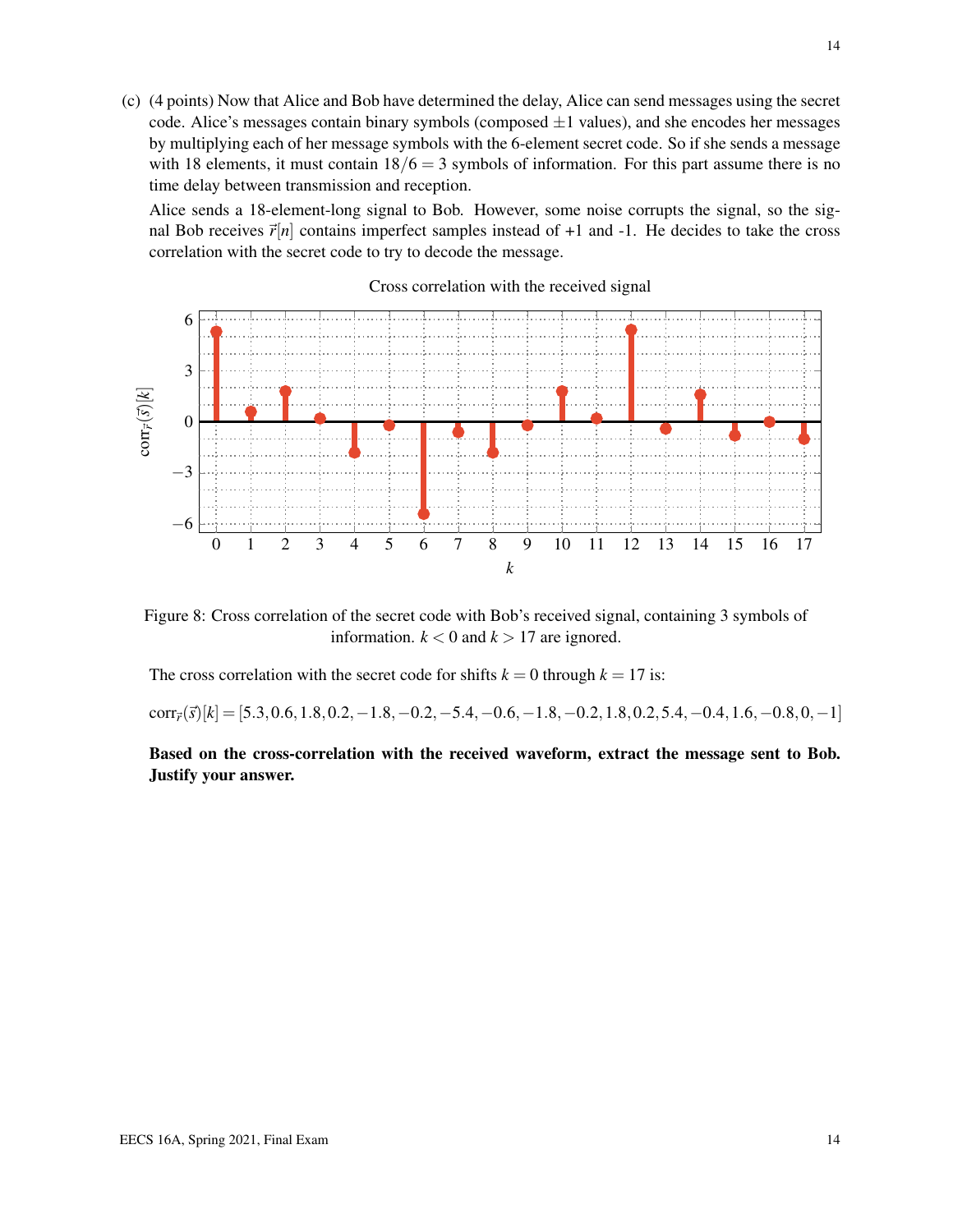(d) (4 points) Enemy forces have cut the cable to prevent Alice & Bob from communicating. Alice can go underwater to fix the break, but she must first identify the break location in the Atlantic ocean. She expects the broken point to echo her signal back along the cable, i.e. if she transmits her signal, it will reflect at the break and she will receive the signal back after some delay. She decides to transmit her 6-bit code

$$
\vec{s}[n] = [1, -1, 1, -1, -1, -1]
$$

and monitor the signal  $\vec{r}[n]$  that echoes back. She computes the cross-correlation of the echo with the secret code, i.e. corr $\vec{r}(\vec{s})[k]$ , shown in Figure 9.



Figure 9: 6-bit secret code (left). Cross-correlation (right) corr $\vec{r}(\vec{s})[k]$  of the echo with the secret code.

Assume the time interval between adjacent time stamps is  $T = 1$  ms =  $10^{-3}$  s, and that the signal travels in the telegraph cable at a speed of  $v = 2 \times 10^8$  m/s (the speed of light is  $c \approx 3 \times 10^8$  m/s in a vacuum, but in the cable medium it is  $v = \frac{2}{3}$  $\frac{2}{3}c$  ). How far is the broken point from Alice's location?

*HINT: Remember to account for the fact that the received signal has taken a full round trip, which is double the distance from Alice to the break.*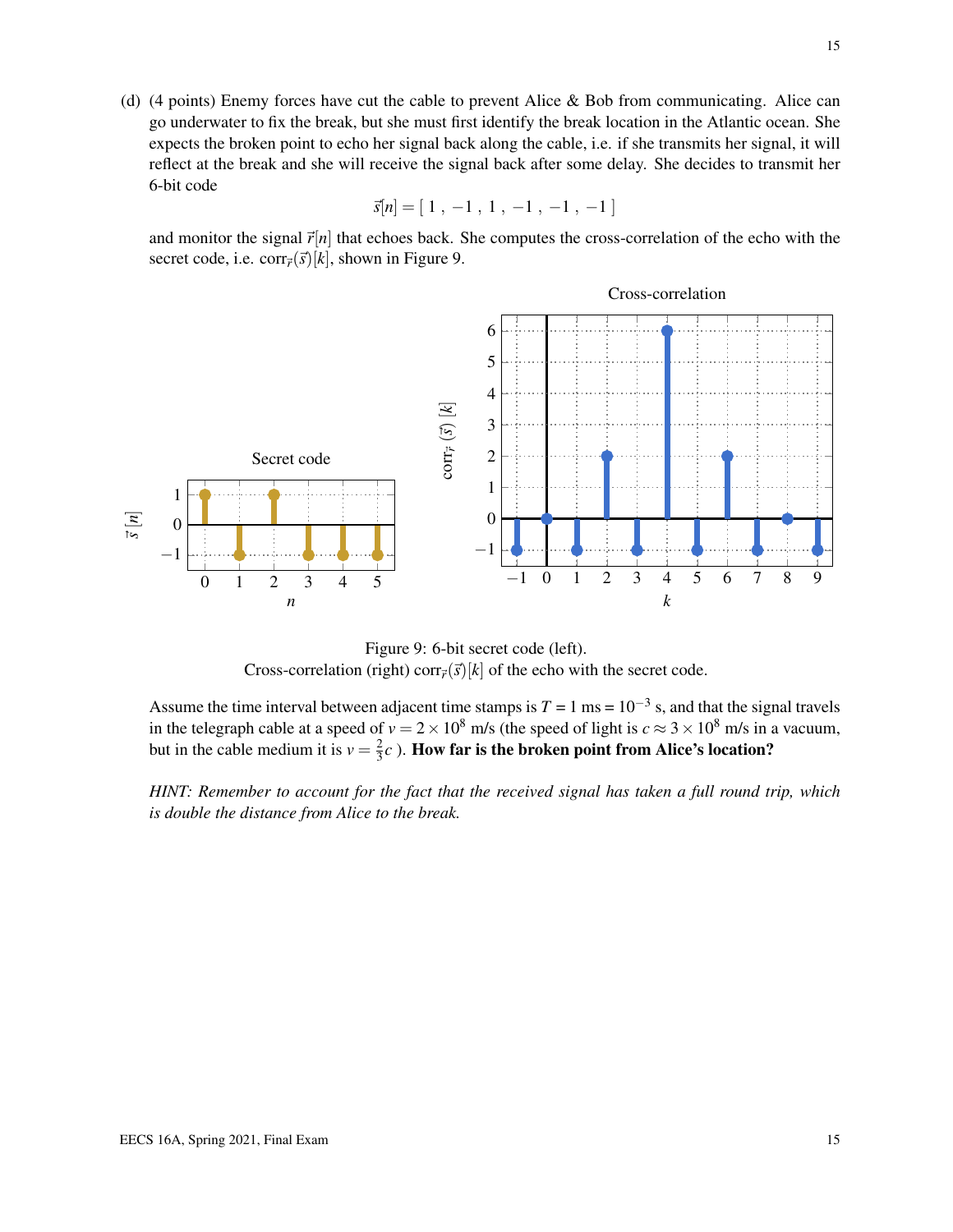You have just been contracted by PG&E to predict daily energy use by the UC Berkeley campus based on local weather conditions. They have provided data of last year's daily energy usage along with corresponding weather reports.

(a) (5 points) You hypothesize a linear model based on the phase of the moon (represented as an integer between 0 and 8) and the season (represented as an integer between 0 and 3).

$$
E = \alpha_P x_P + \alpha_S x_S \tag{1}
$$

where *E* is the daily energy usage (in kilowatt-hours),  $x_P$  represents the moon phase, and  $x_S$  corresponds to the seasons. To get an initial approximation for the model parameters  $\alpha_p$  and  $\alpha_s$ , you sample data from 3 days to set up a linear system; the data have been printed in Table 1 below.

| <b>X<sub>P</sub></b> | XS | Е |
|----------------------|----|---|
|                      |    |   |
|                      |    |   |
|                      |    |   |

Table 1: Campus daily energy-usage  $(x_P$  is the moon phase,  $x_S$  is the season, and *E* is the energy usage)

Explicitly set up the linear system of equations  $D\vec{a} = \vec{E}$ , then from this system compute the leastsquares solutions for  $\hat{\vec{a}} = \begin{bmatrix} \alpha_p \\ \alpha_p \end{bmatrix}$ α*S*  $\overline{1}$ .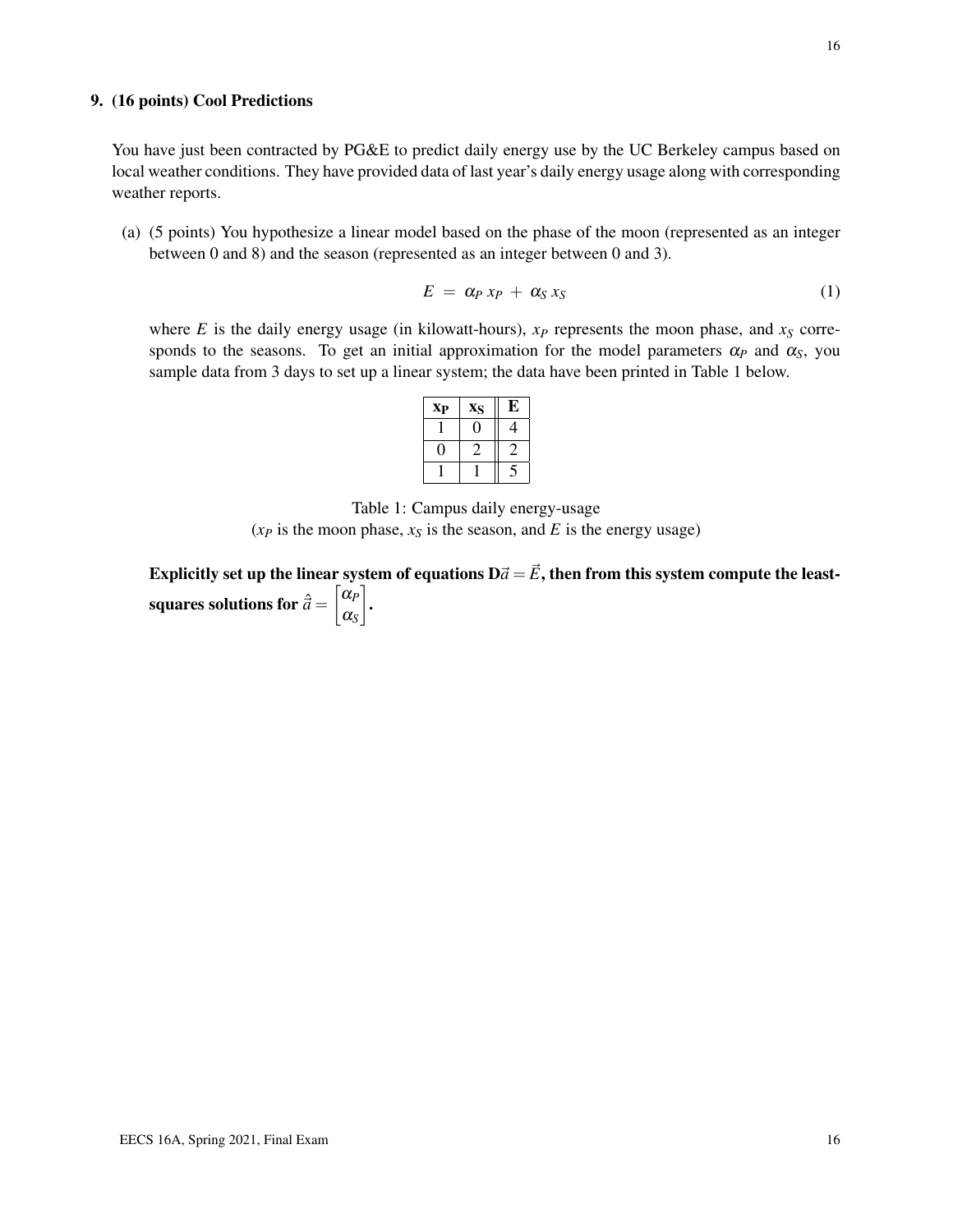(b) (4 points) After speaking with the on-campus facility experts, you realize that a majority of energy is actually used for heating/air conditioning for indoor facilities (affected by outdoor temperature) and the outdoor pools (affected by wind conditions). This guides you to a new prediction model

$$
E = \alpha_T (x_T - 15)^2 + \alpha_W x_W + \alpha_R \tag{2}
$$

where *E* is daily energy usage (in kilowatt-hours),  $x_T$  corresponds to temperature (in Celsius),  $x_W$ corresponds to wind speed (in meters per second), and  $\alpha_R$  accounts for all non-heating-related energy usage. Now you would like to use data from last year's logs to identify the least-squares solution for 1

the parameters of this new model  $\vec{a} =$  $\sqrt{ }$  $\mathbf{I}$ α*T* α*<sup>W</sup>* α*R*

| $x_T (^\circ C)$ | $x_W$ (m/s) | $E$ (kWh) |
|------------------|-------------|-----------|
| 25               |             | 300       |
| 20               |             | 220       |
| 10               |             | 250       |
| 15               |             | 280       |
| 12               |             | 350       |

 $\vert \cdot$ 

Table 2: Selected energy/weather data logs.

 $(x<sub>T</sub>$  is the temperature,  $x<sub>W</sub>$  is the wind speeds, and *E* is the energy usage.)

Provided the data in Table 2 above, explicitly set up the linear system  $D\vec{a} = \vec{E}$  needed to solve for the least-squares solution of the parameter vector  $\vec{a}$ . This means you must write out all of the matrix **D** and vector  $\vec{E}$  elements for full credit.

*Note: you are not asked to actually find the least-squares solutions for this part!*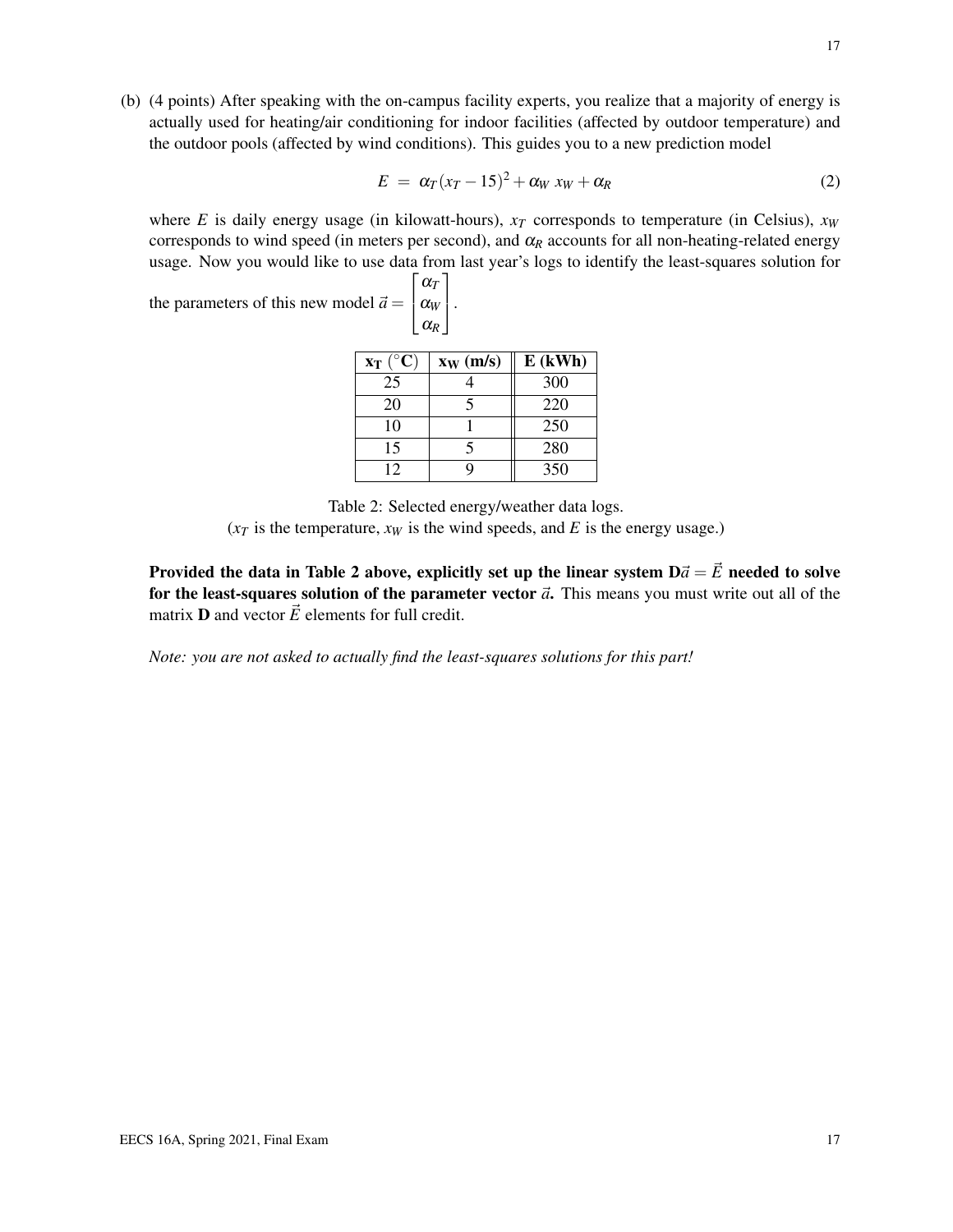(c) (3 points) Now that you spent some time playing around with different prediction models, you have finally developed a surprisingly simple model (with only 3 parameters) that accurately fits last year's the energy and weather data.

Your next task is to test the model against this year's weather and energy data. Unfortunately the latest data (matrix **D** below) keeps causing your code to crash! Checking the data, you try tweaking a single entry (denoted by  $\eta$ ) in **D** and re-running. Lo and behold... it works!

$$
\mathbf{D} = \begin{bmatrix} 30 & 25 & 5 \\ 25 & 21 & 4 \\ 10 & 6 & 4 \\ 10 & \eta & 5 \\ 20 & 15 & 5 \end{bmatrix}
$$

The original error message said "Math error: Solution cannot be computed." Explain what is likely causing this error. Then use this reasoning to identify the original value of the data entry  $\eta$  that causes the code to crash.

(d) (4 points) As a final test, you apply all 3 of your developed models (from question parts a, b, c) to predict daily energy usage over the last 3 days from the most recent weather data. These models generate the following daily energy usage estimates  $\hat{\vec{E}}_a$ ,  $\hat{\vec{E}}_b$ , and  $\hat{\vec{E}}_c$ , shown below along with the actual energy values  $\vec{E}$ .

$$
\vec{E} = \begin{bmatrix} 1 \\ 3 \\ 0.5 \end{bmatrix} \qquad \qquad \hat{\vec{E}}_a = \begin{bmatrix} 1 \\ 1 \\ 1 \end{bmatrix} \qquad \hat{\vec{E}}_b = \begin{bmatrix} 0 \\ 2 \\ 1.5 \end{bmatrix} \qquad \hat{\vec{E}}_c = \begin{bmatrix} 2 \\ 2 \\ 1 \end{bmatrix}
$$

Compute the squared error for each of the models. Based on that, which model best agrees with the actual daily usage data?